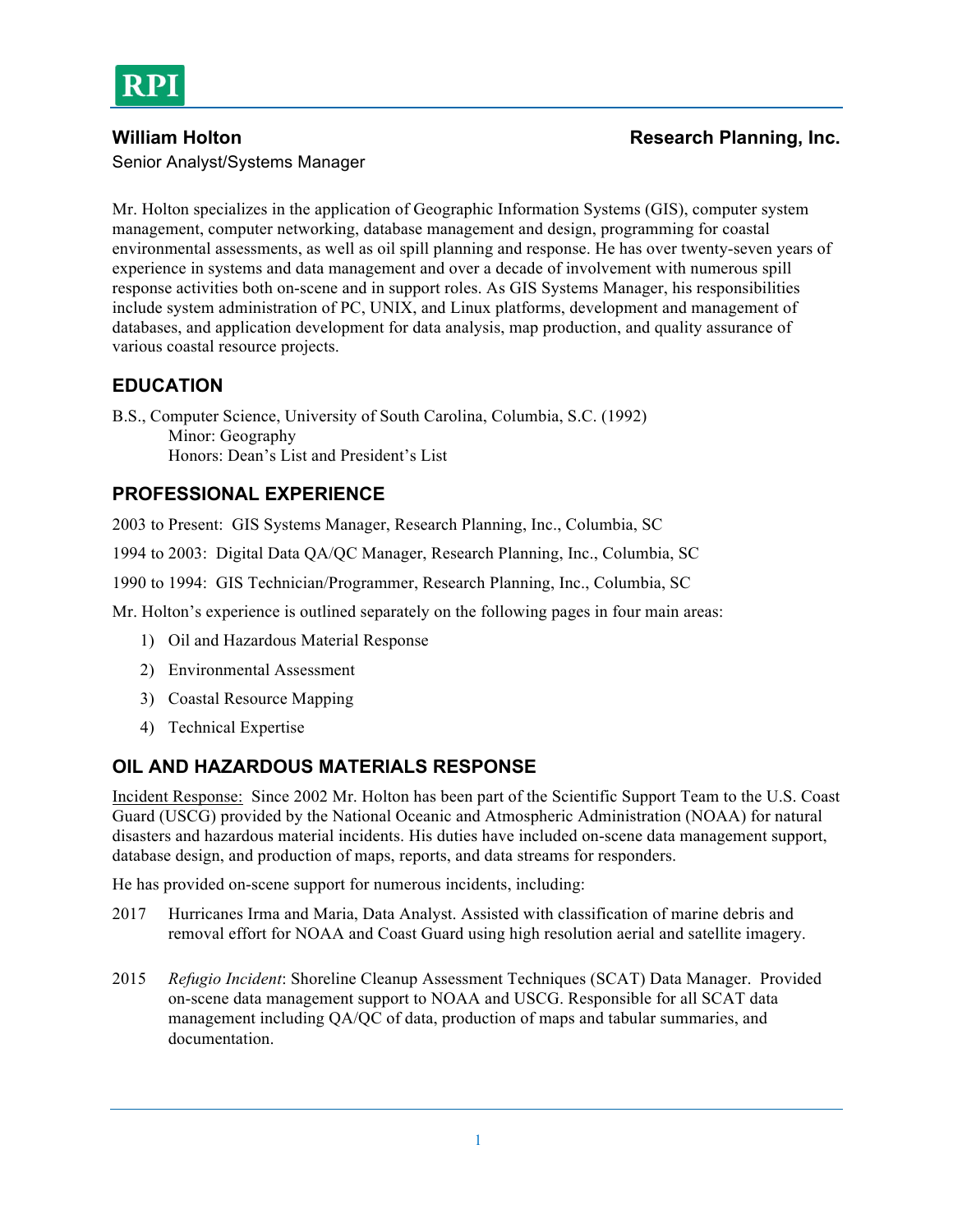

- 2010-2014 *Deepwater Horizon*: Shoreline Cleanup Assessment Techniques (SCAT) Data Manager. Assisted with the development of the NOAA SCAT database and reporting tools utilized during the response and provided on-scene data management support to NOAA and USCG. Responsible for all SCAT data management including QA/QC of data, production of maps and tabular summaries, and documentation.
- 2008 Hurricane Ike Damage Assessment, Data Manager. Provided on-scene data management support, mapping, and data streams to NOAA and USCG for identifying potential hazardous materials concerns post storm.
- 2006-2007 Citgo, Calcasieu Lake, Louisiana Natural Resource Damage Assessment (NRDA), Data Manager. Provided on-scene data management support, development of reporting tools and data management schemas, map production, and data streams for sediment and biological sampling effort.
- 2005 Hurricane Rita Damage Assessment Support, Data Manager. Provided on-scene data management support to NOAA and USCG for identifying potential hazardous material releases from platforms damaged by the hurricane.
- 2002-2003 Arabian Gulf UNCC Gulf War Shoreline Survey, Data Manager. Provided on-scene data management, design of data structure and collection application, and quality control/quality assurance (QA/QC) of oil-contaminated sediments and coastal geomorphology data.

### **ENVIRONMENTAL ASSESSMENT**

Environmental Assessment: Since 1999 Mr. Holton has worked on various environmental assessment efforts as a project manager, developer, and data analyst. His responsibilities included designing database structures and schemas, development of cartographic products, and assist in the development of data analysis tools and processes.

- 2017 Department of Transportation Unusually Sensitive Areas for Ecological Resources, QA/QC Analyst. Provided guidance on best practices and helped to identify GIS procedures to determine Multi-species Assemblage Areas (MSAAs). Analyzed the Unusually Sensitive Areas for Ecological Resources data to ensure the techniques utilized to identify MSAAs yielded the appropriate results.
- 2007-2009 Gulf of Mexico Marine Debris Project, Project Manager. Designed database structure and cartographic products to provide public dissemination of NOAA Marine Debris Program field data.
- 1999-2002: Department of Transportation Unusually Sensitive Areas Project, Project Manager. Developed a complex GIS model to analyze and identify drinking water resources sensitive to liquid petroleum pipeline spills nationwide. Managed complex biological, geological, surface and sub-surface drinking water source data sets and resulting analysis.

Damage Assessment: Since 2004 Mr. Holton has worked on multiple post incident Natural Resource Damage Assessment efforts for NOAA as a data analyst. His responsibilities included development of cartographic products and assist in the development of data analysis tools and processes.

2008-2009 *Cosco Busan* Natural Resource Damage Assessment, GIS Analyst. Data analysis for the Natural Resource Damage Assessment of the Cosco Busan oil spill in San Francisco, CA.